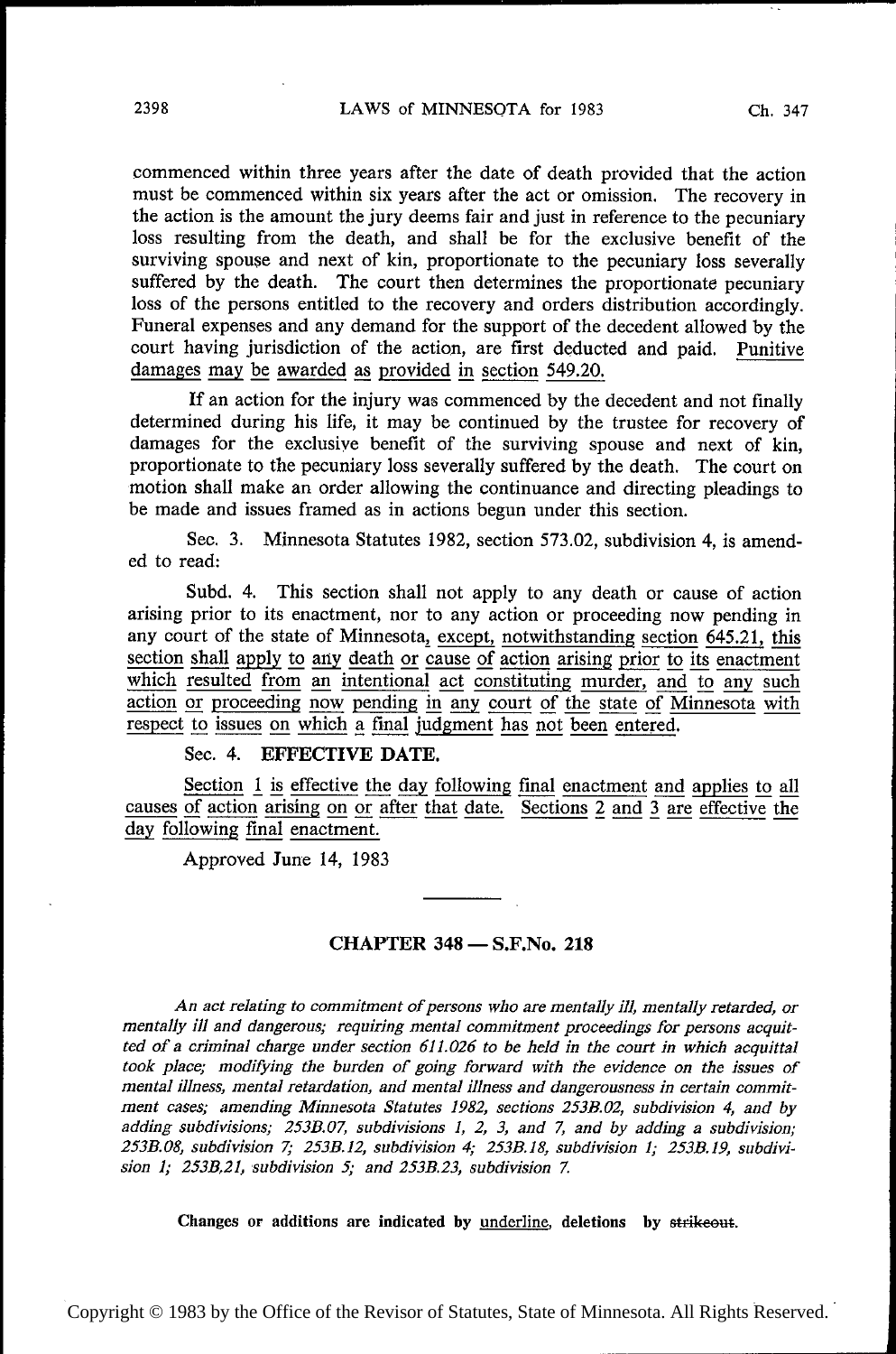BE IT ENACTED BY THE LEGISLATURE OF THE STATE OF MINNESOTA:

Section 1. Minnesota Statutes 1982, section 253B.02, subdivision 4, is amended to read:

Subd. 4. COMMITTING COURT. "Committing court" means probate court <u>or, in a case where commitment proceedings are commenced in response to</u> an acquittal of a crime or offense under section 611.026, "committing court" means the court in which the acquittal took place.

Sec. 2. Minnesota Statutes 1982, section 253B.O2, is amended by adding a subdivision to read:

Subd. 4a. CRIME AGAINST THE PERSON. "Crime against the person" means a violation of or attempt to violate any of the following provisions: sections 609.185; 609.19; 609.195; 609.20; 609.205; 609.21; 609.215; 609.221;  $\frac{609.222}{609.222}$ ;  $\frac{609.223}{609.265}$ ;  $\frac{609.224}{609.27}$ , subdivision 1, clause (1) or (2); 609.28 if violence or threats of violence were used; 609.322, subdivision 1, clause  $(2)$ ; 609.342; 609.343; 609.344; 609.345; 609.3641; 609.3642; 609.3643; 609.3644; 609.365; 609.498, subdivision 1; 609.50, clause (1); 609.561; 609.562; and 609.595.

See. 3. Minnesota Statutes 1982, section 253B.O2, is amended by adding a subdivision to read:

Subd. 20. VERDICT. "Verdict" means a jury verdict or a general finding by the trial court sitting without a jury pursuant to the rules of criminal procedure.

Sec. 4. Minnesota Statutes 1982, section 253B.07, subdivision 1, is amended to read:

Subdivision 1. **PRE-PETITION SCREENING.** (a) Prior to filing a petition for commitment of a proposed patient, a prospective petitioner shall apply to the designated agency in the county of the proposed patient's residence or presence for conduct of a preliminary investigation,  $\frac{except}{10,026}$  and the proposed patient has been acquitted of a crime under section  $\frac{611,026}{10,026}$  and the county patient has been acquitted of a crime under section 611.026 and the county<br>attorney is required to file a petition for commitment pursuant to subdivision 2. attorney is required to file a petition for commitment pursuant to subdivision 2.<br>In any case coming within this exception, the county attorney shall apply to the In any case coming within this exception, the county attorney shall apply to the designated county agency in the county in which the acquittal took place for a In any case coming within this exception, the county attorney shall apply to the designated county agency in the county in which the acquittal took place for a preliminary investigation unless substantially the same inform proposed patient's current mental condition a\_s could 'pg obtained py g preliminary investigation is part of the court record in the criminal proceeding or is contained<br>in the report of a mental examination conducted in connection with the criminal investigation is part of the court record in the criminal proceeding or is contained<br>in the report of a mental examination conducted in connection with the criminal<br>proceeding. The designated agency shall appoint a screeni investigation which shall include:

Changes or additions are indicated by <u>underline</u>, deletions by strikeout.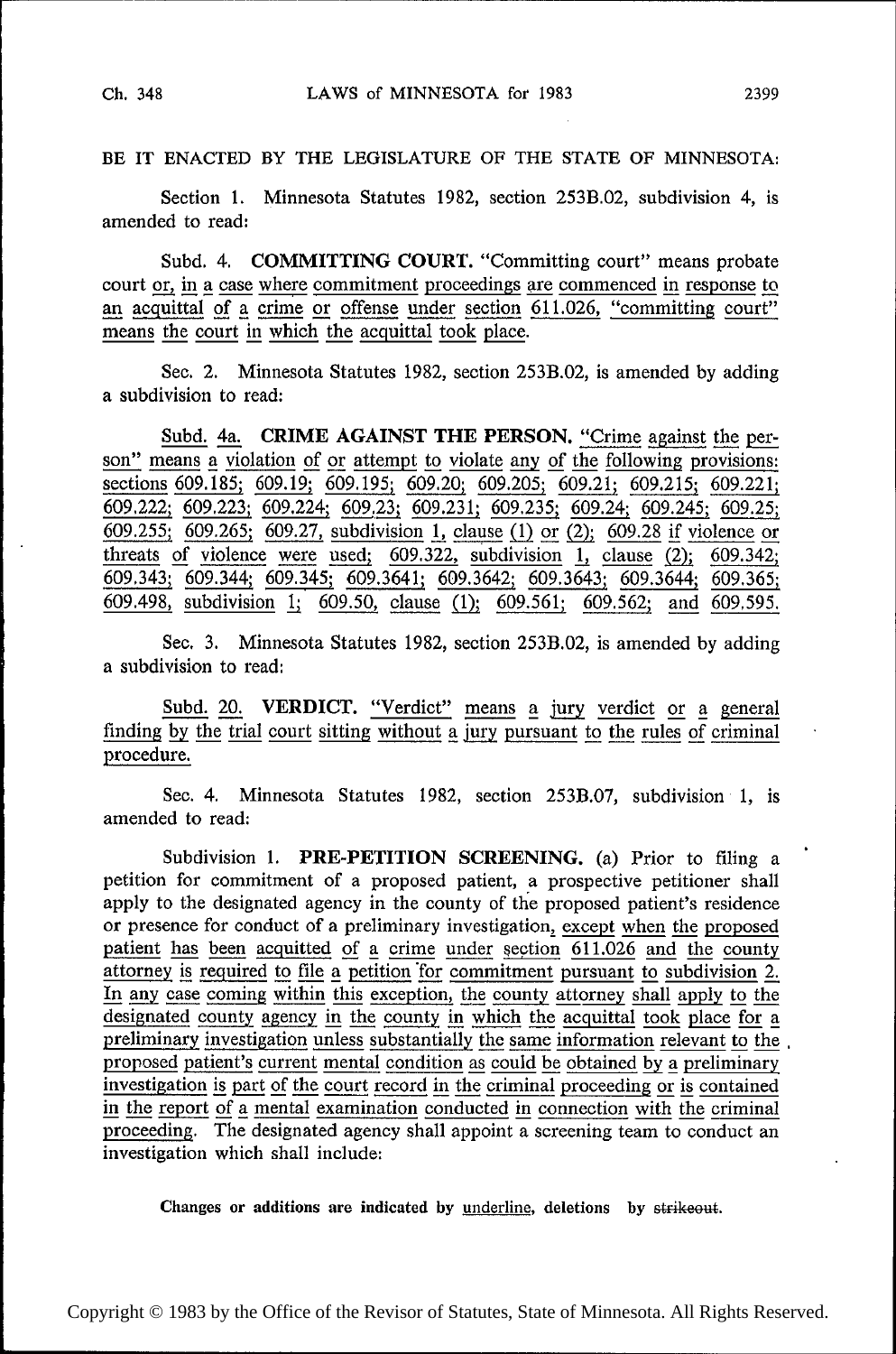(i) a personal interview with the proposed patient and other individuals who appear to have knowledge of the condition of the proposed patient. If the proposed patient is not interviewed, reasons must be documented;

(ii) identification and investigation of specific alleged conduct which is the basis for application; and

(iii) identification, exploration, and listing of the reasons for rejecting or recommending alternatives to involuntary placement.

(b) In conducting the investigation required by this subdivision, the screening team shall have access to all relevant medical records of proposed patients currently in treatment facilities. Data collected pursuant to this clause shall be considered private data on individuals.

(c) When the pre-petition screening team recommends commitment, <sup>a</sup> written report shall be sent to the county attorney for the county in which the petition is to be filed.

((1) The pre~petition screening team shall refuse to support a petition if the investigation does not disclose evidence sufficient to support commitment. Notice of the pre-petition screening team's decision shall be provided to the prospective petitioner. . '

(e) If the interested person wishes to proceed with a petition contrary to the recommendation of the pre-petition screening team, application may be made directly to the county attorney, who may determine whether or not to proceed with the petition. Notice of the county attorney's determination shall be Notice of the county attorney's determination shall be provided to the interested party.

(f) If a court petitions for commitment pursuant to the rules of criminal procedure or a county attorney petitions pursuant to acquittal of a criminal charge under section  $611.026$ , the pre-petition investigation, if required by this section, shall be completed within seven days after the filing of the petition.

Sec. 5. Minnesota Statutes 1982, section 253B.07, subdivision 2, is amended to read:

Subd. 2. THE PETITION. Any interested person may file a petition for commitment in the probate court of the county of the proposed patient's residence or presence. Following an acquittal of a person of a criminal charge under section 611.026, the petition shall be filed by the county attorney of the county in which the acquittal took place and the petition shall be filed with the court in which the acquittal took place, and that court shall be the committing court for purposes of chapter 253B. The petition shall set forth the name and address of the proposed patient, the name and address of his nearest relatives, and the reasons for the petition. The petition must contain factual descriptions of the proposed patient's recent behavior, including a description of the behavior, where it occurred, and over what period of time it occurred. Bach factual allegation

Changes or additions are indicated by <u>underline</u>, deletions by strikeout.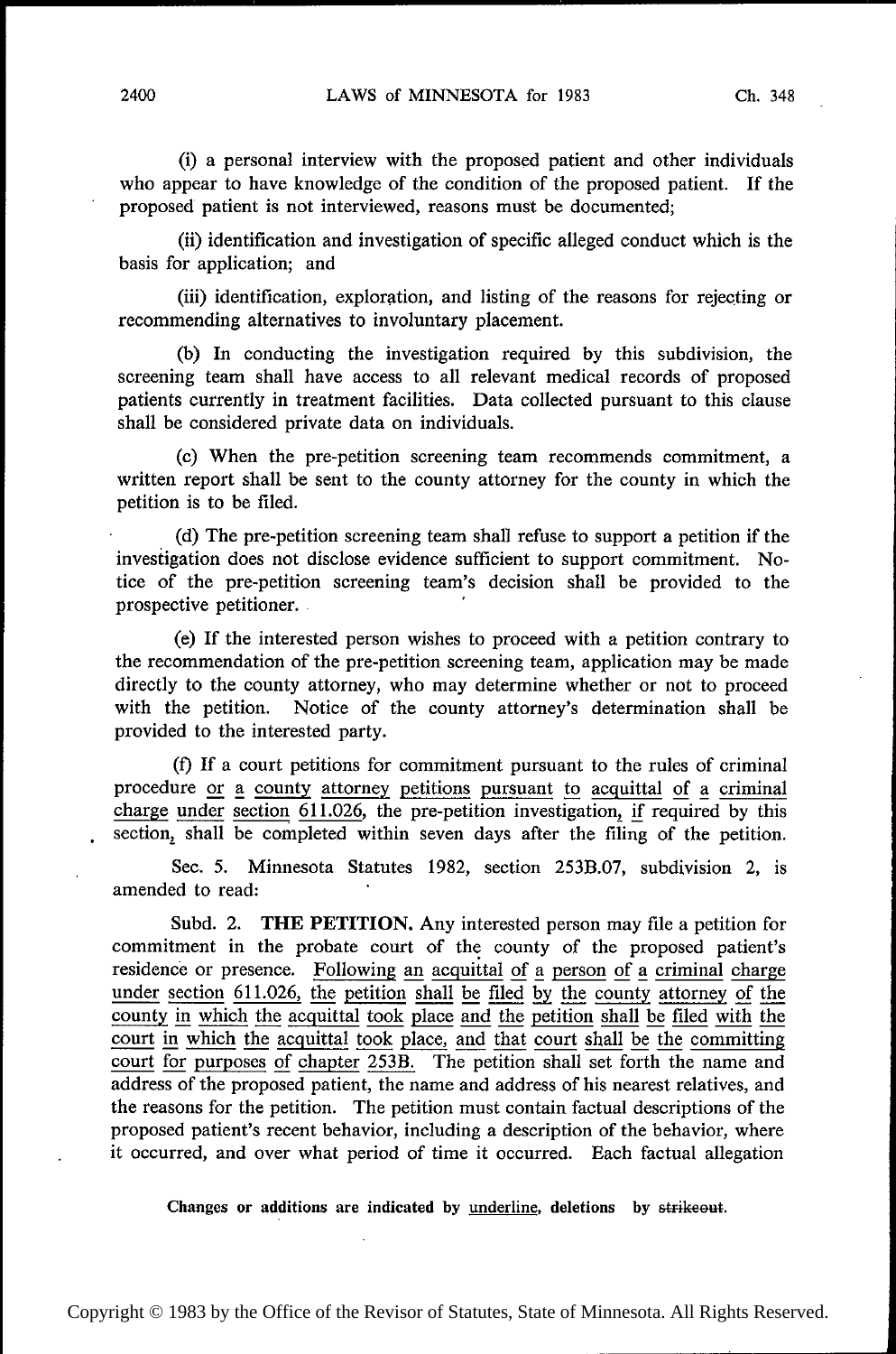must be supported by observations of witnesses named in the petition. Petitions shall be stated in behavioral terms and shall not contain judgmental or conclusory statements. The petition shall be accompanied by a written statement by an examiner stating that he has examined the proposed patient within the 15 days preceding the filing of the petition and is of the opinion that the proposed patient is suffering a designated disability and should be committed to a treatment facility. The statement shall include the reasons for the opinion. If a petitioner has been unable to secure a statement from an examiner, the petition shall include documentation that a reasonable effort has been made to secure the supporting statement.

See. 6. Minnesota Statutes 1982, section 253B.07, is amended by adding a subdivision to read:

 $\frac{\text{Subd. 2a.}}{\text{a. 1a}}$  PETITION FOLLOWING ACQUITTAL; REFERRAL. When  $\frac{1}{a}$  petition is filed pursuant to subdivision  $\frac{2}{b}$  with the court in which acquittal of a criminal charge took place, the court shall assign the judge before acquittal of a criminal charge took place, the court shall assign the judge before whom the acquittal took place to hear the commitment proceedings unless that judge is unavailable.

See. 7. Minnesota Statutes 1982, section 253B.07, subdivision 3, is amended to read:

Subd. 3. **EXAMINERS.** After a petition has been filed, the probate court or other court in which the petition was filed shall appoint an examiner. court <u>or other court in which the petition</u> was filed shall appoint an examiner.<br>At the proposed patient's request, the court shall appoint a second examiner of the patient's choosing to be paid for by the county at a rate of compensation fixed by the court.

Sec. 8. Minnesota Statutes 1982, section 253B.07, subdivision 7, is amended to read:

Subd. 7. PRELIMINARY HEARING. (a) No proposed patient may be held pursuant to subdivision 6 for longer than 72 hours, exclusive of Saturdays, Sundays, and legal holidays, unless the court holds a preliminary hearing, and determines that probable cause exists to continue to hold him.

(b) The proposed patient, his counsel, the petitioner, the county attorney, and any other persons as the court directs shall be given at least 24 hours written notice of the preliminary hearing. The notice shall include the alleged grounds for confinement. The proposed patient shall be represented at the preliminary hearing by counsel. If the court finds it to be reliable, it may admit hearsay evidence, including written reports.

(c) The court may order the continued holding of the proposed patient if it finds, by a preponderance of the evidence, that serious imminent physical harm to the patient or others is likely if the proposed patient is not confined. The fact that a proposed patient was acquitted of a crime against the person under section

Changes or additions are indicated by <u>underline</u>, deletions by strikeout.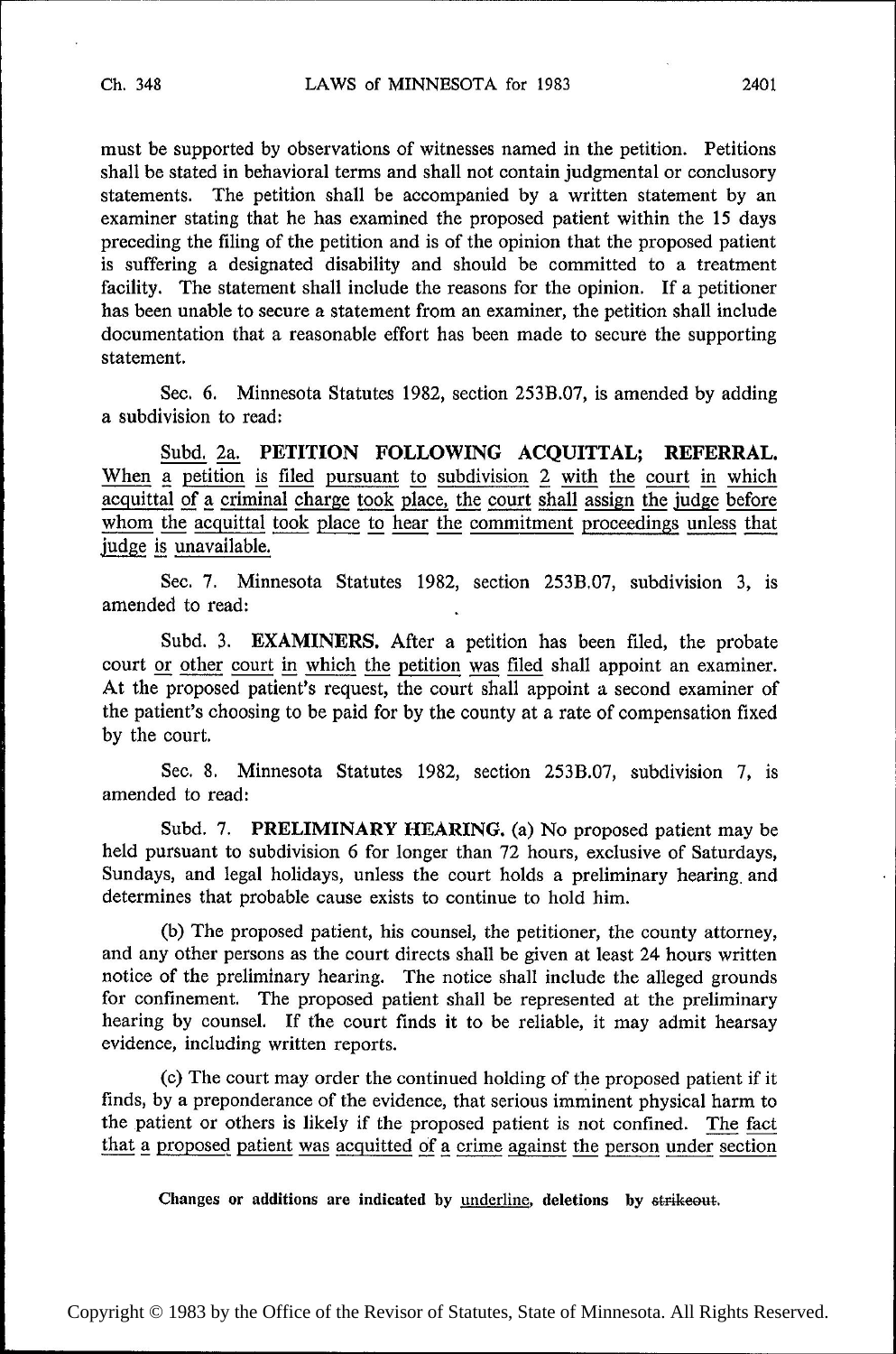611.026 immediately preceding the filing of the petition constitutes evidence that serious imminent physical harm to the patient or others is likely if the proposed patient is not confined and shifts the burden of going forward in the presentation of evidence to the proposed patient; provided that the standard of proof remains . as required by this chapter.

Sec. 9. Minnesota Statutes 1982, section 253B.O8, subdivision 7, is amended to read:

Subd. 7. EVIDENCE. The court shall admit all relevant evidence at the hearing. The court shall make its determination upon the entire record pursuant to the rules of evidence.

In any case where the petition was filed immediately following a criminal proceeding in which the proposed patient was acquitted under section  $611.026$ , the court shall take judicial notice of the record of the criminal proceeding.

Sec. 10. Minnesota Statutes 1982, section 253B.l2, subdivision 4, is amended to read:

Subd. 4. HEARING; STANDARD OF PROOF. The probate committing court shall not make a final determination of the need to continue commitment unless a hearing is held and the court finds by clear and convincing evidence that (1) the person continues to be mentally ill, mentally retarded or chemically dependent; (2) involuntary commitment is necessary for the protection of the patient or others; and (3) there is no alternative to involuntary commitment.

In determining whether a person continues to be mentally ill, the court need not find that there has been a recent attempt or threat to physically harm himself or others, or a recent failure to provide necessary food, clothing, shelter, or medical care for himself. Instead, the court must find that the patient is likely to attempt to physically harm himself or others, or to fail to provide necessary food, clothing, shelter, or medical care for himself unless involuntary commitment is continued.

Sec. 11. Minnesota Statutes 1982, section 253B.18, subdivision 1, is amended to read:

Subdivision 1. PROCEDURE. Upon the filing of a petition alleging that a proposed patient is mentally ill and dangerous to the public, the court shall hear the petition as provided in sections 253B.07 and 253B.08. If the court finds by clear and convincing evidence that the proposed patient is mentally ill and dangerous to the public, it shall commit the person to the Minnesota Security Hospital, a regional center designated by the commissioner or to a treatment facility. In any case where the petition was filed immediately following the acquittal of the proposed patient for a crime against the person pursuant to a verdict of not guilty by reason of mental illness, the verdict constitutes evidence

Changes or additions are indicated by <u>underline</u>, deletions by strikeout.

Copyright © 1983 by the Office of the Revisor of Statutes, State of Minnesota. All Rights Reserved.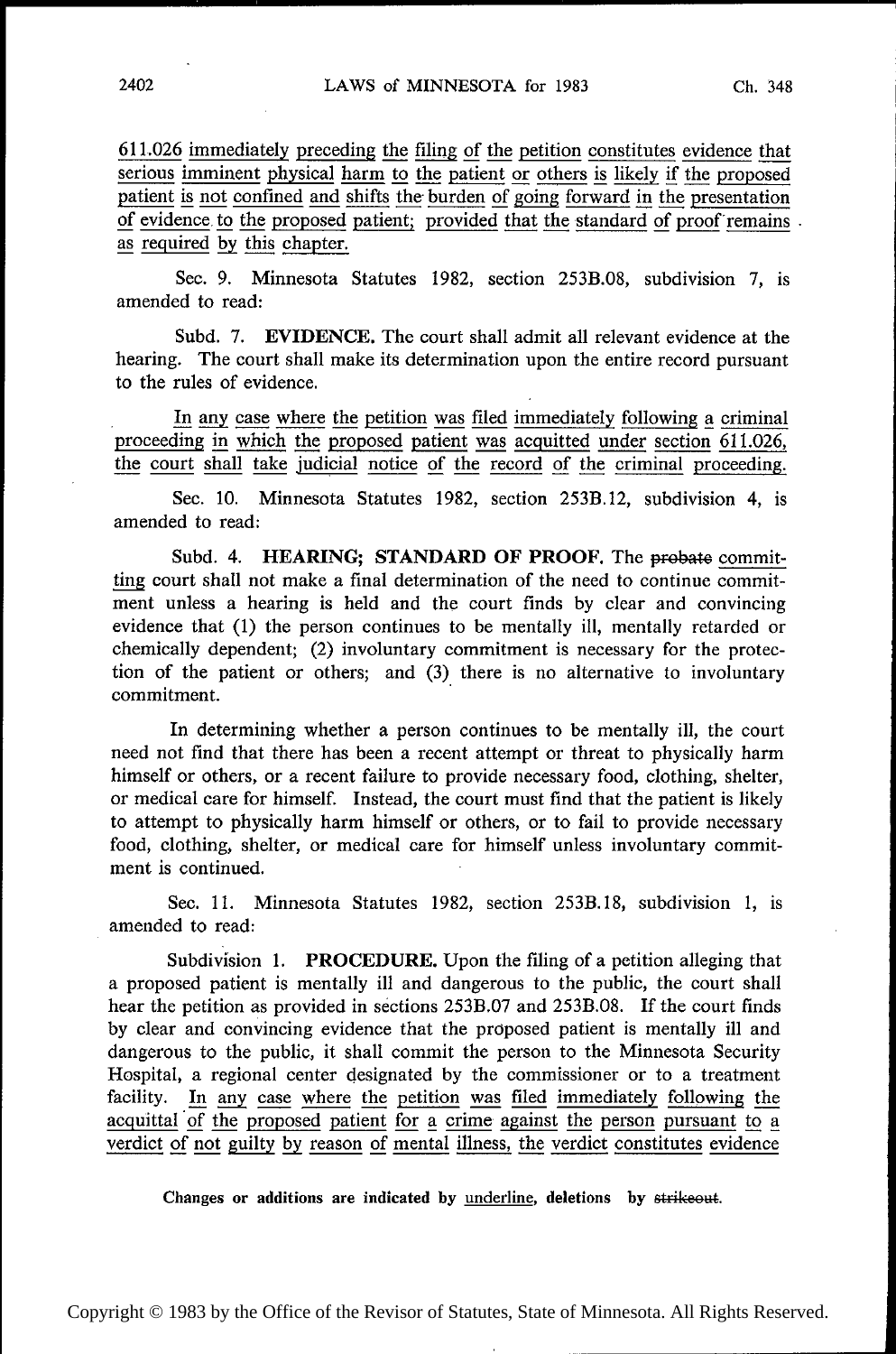~~~ ~

 $\mathbf{r}$ 

~~~

~ ~ ⋅

~~~~

~~ ~ . . ~~~

~~~

~~ . ~~~

~~~

~~~

~~

⊪ ~~

that the proposed patient is mentally ill and dangerous within the meaning of this section and shifts the burden of going forward in the presentation of evidence to the proposed patient; provided that the standard of proof this chapter. Admission procedures shall be carried out pursuant to section 253B.l0.

Sec. 12. Minnesota Statutes 1982, section 253B.19, subdivision 1, is amended to read:

Subdivision 1. CREATION. The supreme court shall establish an appeal panel composed of three probate judges and two alternate probate judges appointed from among the acting probate judges of the state. Panel members shall serve for terms of one year each. Only three judges need hear any case. One of the regular three appointed judges shall be designated as the chief judge of the appeal panel. The chief judge is vested with power to fix the time and place of all hearings before the panel, issue all notices, subpoena witnesses, appoint counsel for the patient, if necessary, and supervise and direct the operation of the appeal panel. The chief judge shall designate one of the other judges or an alternate judge to act as chief judge in any case where he is unable to act. No member of the appeal panel shall take part in the consideration of any case in which that judge committed the patient in the probate court. The chief justice of the supreme court shall determine the compensation of the judges serving on the appeal panel. The compensation shall be in addition to their regular compensation as probate judges. All compensation and expenses of the appeal panel and all allowable fees and costs of the patient's counsel shall be paid by the department of public welfare.

> Sec. 13. Minnesota Statutes 1982, section 253B.21, subdivision 5, is amended to read:

> Subd. 5. TRANSFER. Upon receipt of a certificate of a federal agency that facilities are available for the care or treatment of any committed person, the head of the treatment facility may transfer the person to a federal agency for care or treatment. Upon the transfer, the committing court shall be notified by the transferring agency. No person shall be transferred to a federal agency if he is confined pursuant to conviction of any felony or gross misdemeanor or if he has been acquitted of the charge solely on the ground of insanity under section 611.026, unless prior to transfer the committing court enters an order for the transfer after appropriate motion and hearing.

> Written notice of the transfer shall be given to the patient's spouse or parent, or if none be known, to some other interested person.

> Sec. 14. Minnesota Statutes 1982, section 253B.23, subdivision 7, is amended to read:

Changes or additions are indicated by <u>underline</u>, deletions by strikeout.

Copyright © 1983 by the Office of the Revisor of Statutes, State of Minnesota. All Rights Reserved.